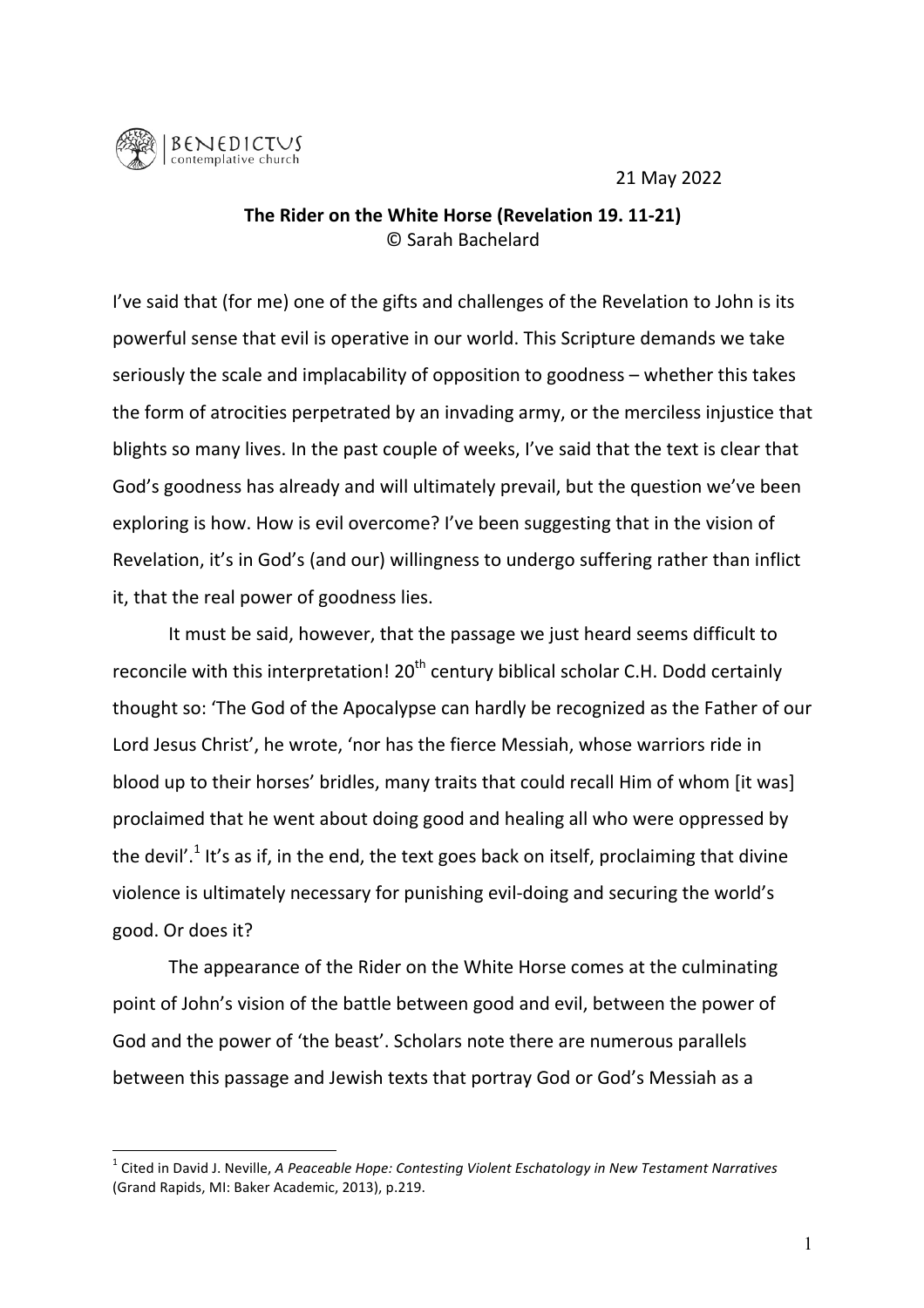warrior king.<sup>2</sup> But there are also differences – and the subtle reworkings of this theme turn out to be key to interpreting John's meaning.

A major clue is that the Rider emerges from heaven clothed in a robe that is *already* dipped in blood. Where the prophets' visions of Yahweh riding to victory depict his robes stained with the blood of his enemies, here the Messiah's robes are bloody *before* he goes into battle.<sup>3</sup> This is a revisioning of the imagery of the warrior king. It suggests that, far from the blood on his robes belonging to those he's cut down, it belongs to him. Again and again, we've noted in Revelation that where we might expect to see the 'Lion of Judah' accomplishing the cause of God, we see instead 'the Lamb slain'. Where we might expect to see the warrior king inflicting violent death on his enemies, we see his power to overcome evil connected to his own undergoing of suffering and death. David Neville writes: 'The means by which *the Lamb* conquers remain the means by which *the Rider* defeats all opposed to the purposes of God'.<sup>4</sup>

And this makes sense of the description of the Rider's weapon. For the sharp sword with which he strikes the nations is said to come from his *mouth*. Which signifies that those opposed are defeated, not by military might, but by the Word of God. The imagery is horrible! Birds are called to feast on the corpses of the vanquished. But, as Neville points out, 'there is no description of battle, only the end result that the beast and false prophet are captured and thrown into the lake of fire while the rest are "slaughtered" by the sword emanating from the Rider's mouth'.<sup>5</sup>

Rather than a depiction of a literal end-time battle, then, this is a representation of how the power of evil is consumed by the coming of 'King of kings' (note the metaphor of the lake of fire), while those whose allegiance has been given to the beast are destroyed by the Truth, the Word of God, and brought to nothing  $-$ 

<sup>&</sup>lt;sup>2</sup> Neville, *A* Peaceable Hope, p.235.<br><sup>3</sup> Neville, *A Peaceable Hope*, p.237.<br><sup>4</sup> Neville, *A Peaceable Hope*, p.236. 5 Neville, *A Peaceable Hope*, p.238.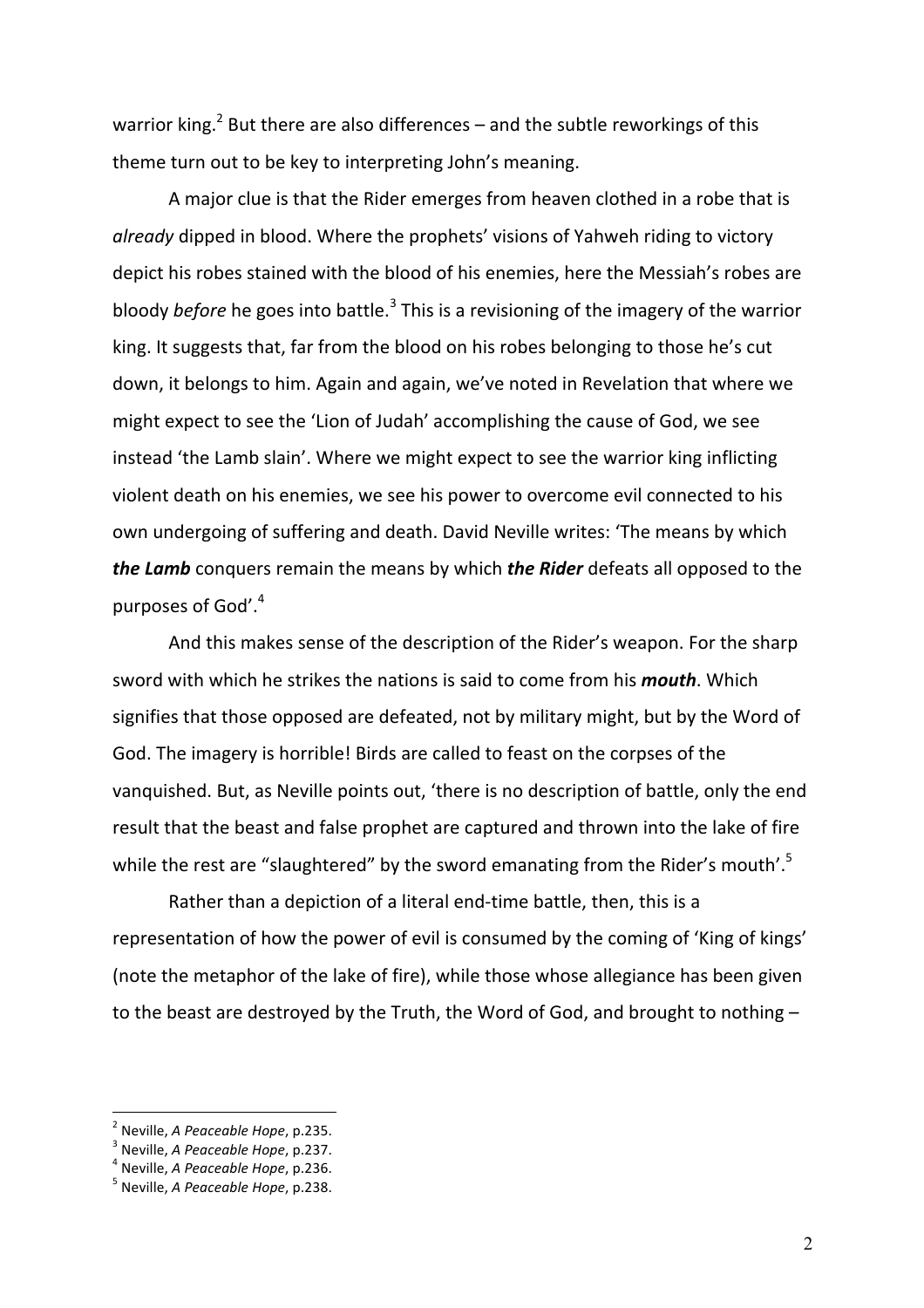like so much carrion eaten by birds. $<sup>6</sup>$  Its violent imagery notwithstanding,</sup> Revelation's vision of how God acts to overcome the power of evil remains essentially nonviolent.

But this leaves us with the very difficult question of what it means for how we (who seek to belong to the Lamb and do the will of God) are to respond to the evil that continues operative in our world. The text of Revelation appears to proscribe, not only divine, but also human recourse to violence. In chapter 13, for example, it's said that in this time before the end, the beast is 'allowed to make war on the saints and to conquer them', as well as to have 'authority over every tribe and people and language and nation'. It continues: 'Let anyone who has an ear listen: If you are to be taken captive, into captivity you go; if you kill with the sword, with the sword you must be killed. Here is a call for the endurance and faith of the saints' (Rev 13. 7-10). And again, in chapter 14, there is a 'call for the endurance of the saints, those who keep the commandments of God and hold fast to the faith of Jesus', and a pronouncement of blessing on those 'who from now on die in the Lord', for, 'says the Spirit, "they will rest from their labours, for their deeds will follow them"' (Rev. 14.13).

But does this mean that we're supposed to put up no resistance to evil? That whenever unjust force seeks to coerce us or others we must simply let it have its way, trusting in the larger truth that, in Neville's words, 'If God the Creator is able to bring something meaningful and good out of the Lamb's suffering and death, that same God is able to bring something meaningful and good out of the suffering and woundedness of the world and those in it'?<sup>7</sup>

Well, this takes us into extremely difficult moral territory  $-$  and since the beginning, the Christian tradition has wrestled with the question of whether Christians can ever justify violent action for the sake of defending or bringing about

 $6$  See also, Richard Hays, 'Those who read the battle imagery of Revelation with a literalist bent fail to grasp the way in which the symbolic logic of the work as a whole dismantles the symbolism of violence'. Neville, A *Peaceable Hope, p.238. Peaceable Hope, p.234.*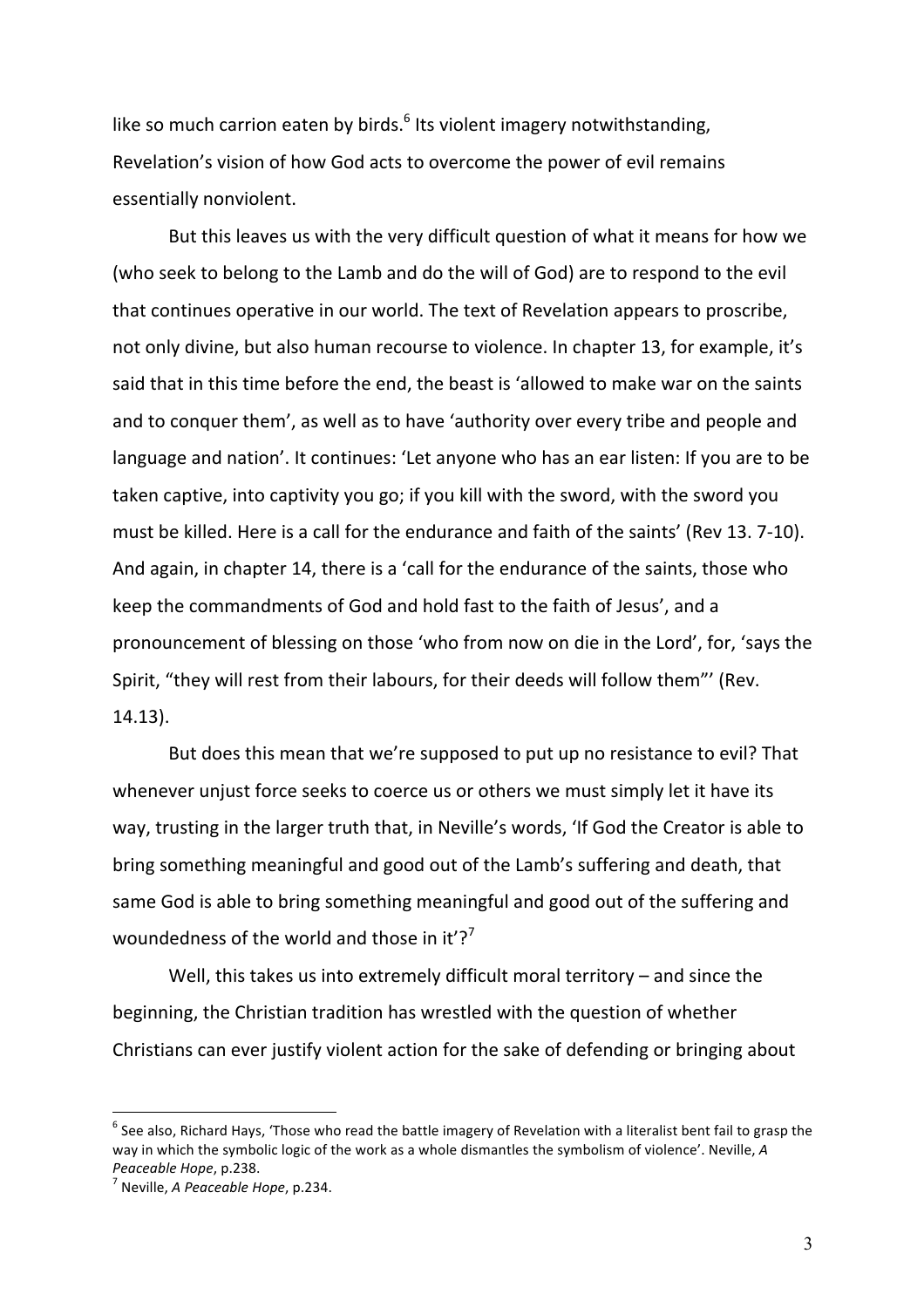the good, or whether we must practice radical nonviolence, preferring always to be persecuted and killed than to kill. We're not going to solve this tonight. But let me offer three things that I think must be part of how we grapple here.

First  $-1$  don't think Revelation is encouraging us to be passive victims of evil, mere cannon fodder for the principalities and powers. The text speaks of the endurance of those who are seeking to align their will and action with the will and action of God in Christ. This allegiance to the good renders them at risk in a violent world, but it also connects them to a larger source of power. This comes out strongly in the symbolism of the text. The army that accompanies the rider on the white horse is said to be robed in white (Rev. 19.14); and this 'whiteness' is a consequence (we're told in chapter 7) of them having 'washed their robes and made them white in the blood of the Lamb' (7.14).

In other words, those who come out with Christ to participate in overcoming evil, are those who have been drawn by him into the dynamic of his life and death. Like him, they have so entrusted themselves to God that they are no longer the source of their own life ... they need neither to possess nor defend themselves, for they receive their identity from him. Yet paradoxically, and we know this from our practice of meditation, the more we undergo this process self-dispossession, the more we discover ourselves free to be and act from the power, truth and creativity of God. And this means that, like Christ, in situations where someone seeks to diminish, bully or coerce us or those around us, we are vastly more capable of speaking and acting in such a way as to open up different possibilities, and reveal the ultimate futility of evil. This, I think, is analogous to what Mohandas Gandhi called 'soul power', which enables us to resist injustice at a different level from the level of those inflicting it. Revelation does not encourage us to be passive victims of evil, but to come out to meet it in liberty of spirit, undetermined by its malevolent intent and profoundly connected to the transforming power of the Good.

Second and relatedly, to the extent that evil continues operative in our world, it is necessary and right to seek to check or restrain its activity. In Revelation, as the

4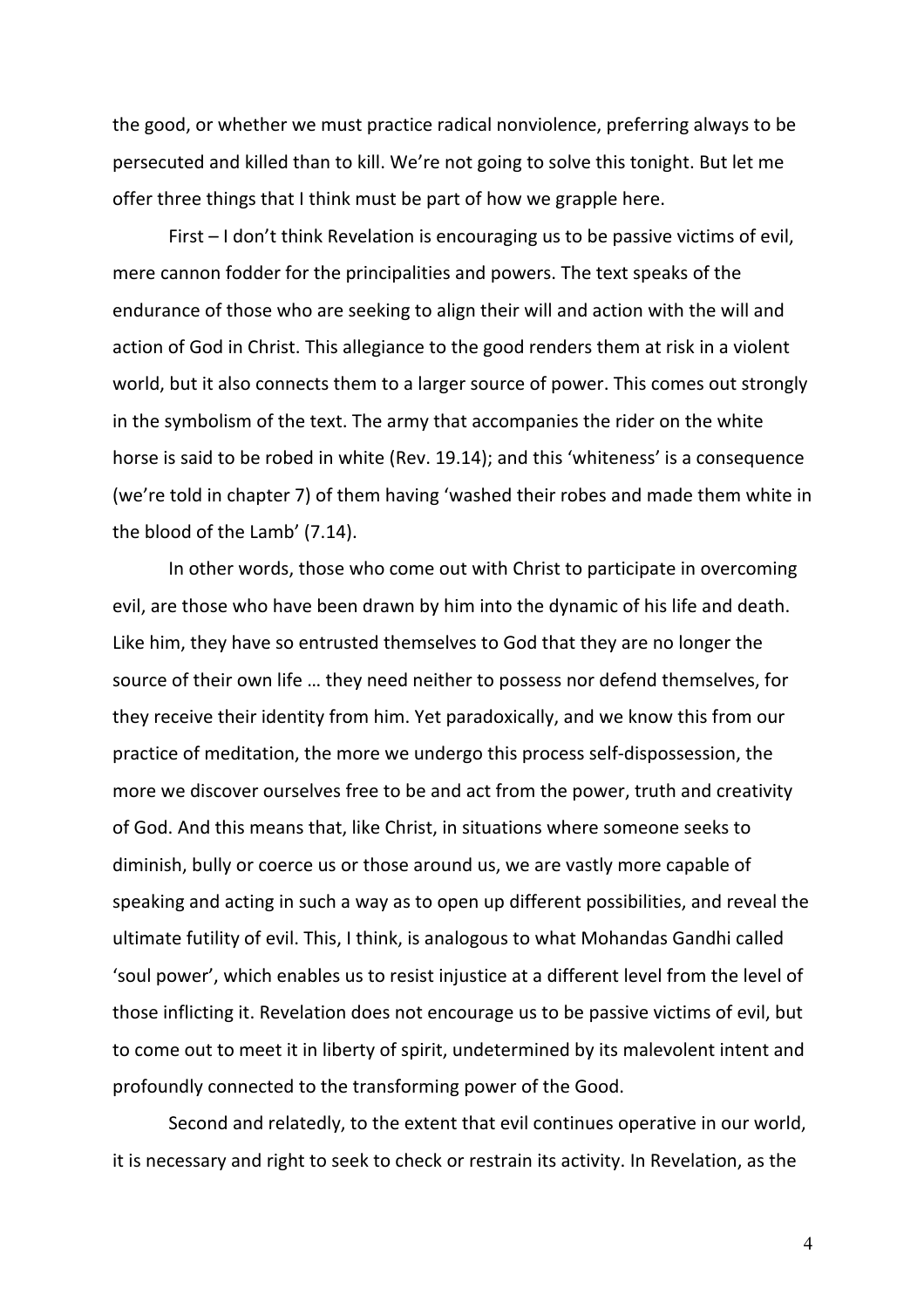beast and false prophet are consumed by fire, John sees 'an angel coming down from heaven, holding in his hand the key to the bottomless pit and a great chain' by which 'the dragon, that ancient serpent, who is the Devil and Satan' is bound 'so that he would deceive the nations no more' (Rev. 20. 1-3). Peter Llewellyn notes that 'if the kingdom of *this world* is to become the kingdom of Christ then the principle of decreation must be reversed: the abyss must be chained again, chaos must be restrained. This is the meaning of the binding of Satan'.<sup>8</sup>

In contemporary literature of non-violence, there is something analogous. Michael Wood writes: 'Nonviolence is not pacifism before violence but a loving response to violence, as we assert a nonviolent, creative alternative to dominant powers. As such nonviolence includes a strong no to abusive or intimidating power directed towards us'. A symbol for this is what Wood calls 'the two hands of nonviolence'.<sup>9</sup> One hand is held up like a stop sign with palm facing out, signifying 'a firmly and calmly held boundary against abuse, whether emotional, spiritual, or physical'. While continuing to hold that hand up, the other hand is held out in front with palm facing up, signifying an openness and commitment to not imitating the other's aggressive behaviour towards me.<sup>10</sup> And again, our capacity to hold this stance powerfully, non-reactively, non-aggressively is connected to our being sourced in the radical freedom of divine love.

However – and third – what happens if my 'firmly and calmly held boundary' is simply disregarded, as a Russian tank or white supremacist or persecuting authority bears down upon me and those around me? Am I then at liberty to use violent, perhaps even lethal means, to check another's violence? Or does belonging to the Lamb slain mean that I must simply 'endure' what befalls, willing, if necessary, 'to die in the Lord' (Rev. 14.13), trusting that ultimately this non-retaliatory selfgiving is part of the overcoming of evil by good?

 $8$  Peter Llewellyn, "The Unveiling": Reflections on the Book of Revelation as a Spiritual Adventure', February 2017 (Printed by the York Community Resource Centre), p.108.

<sup>&</sup>lt;sup>9</sup> Michael Wood, *Practicing Peace: Theology, Contemplation and Action* (Eugene, OR: Wipf and Stock, 2022), p.206.

<sup>&</sup>lt;sup>10</sup> Michael Wood, *Practicing Peace*, p.207.